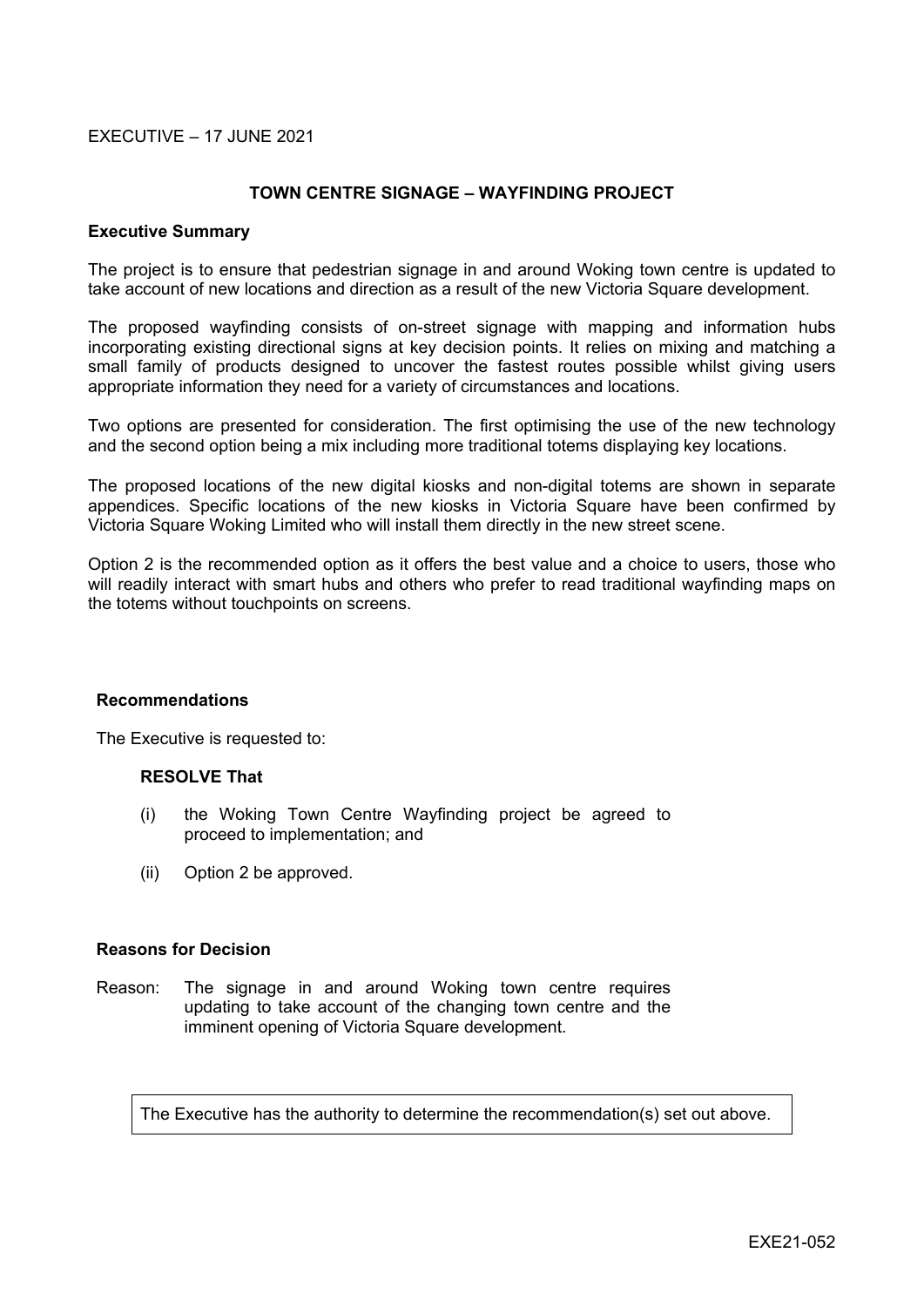| <b>Background Papers:</b>                              | None.                                                                                               |
|--------------------------------------------------------|-----------------------------------------------------------------------------------------------------|
| <b>Reporting Person:</b>                               | Geoff McManus, Director of Neighbourhood Services<br>Email: geoff.mcmanus@woking.gov.uk, Extn: 3707 |
| <b>Contact Person:</b>                                 | George Chisenga, Town Centre Engineer<br>Email: george.chisenga@woking.gov.uk, Extn: 3733           |
| <b>Portfolio Holder:</b>                               | <b>Councillor Colin Kemp</b><br>Email: clircolin.kemp@woking.gov.uk                                 |
| <b>Shadow Portfolio Holder:</b> Councillor lan Johnson | Email: clirian.johnson@woking.gov.uk                                                                |
| Date Published:                                        | 9 June 2021                                                                                         |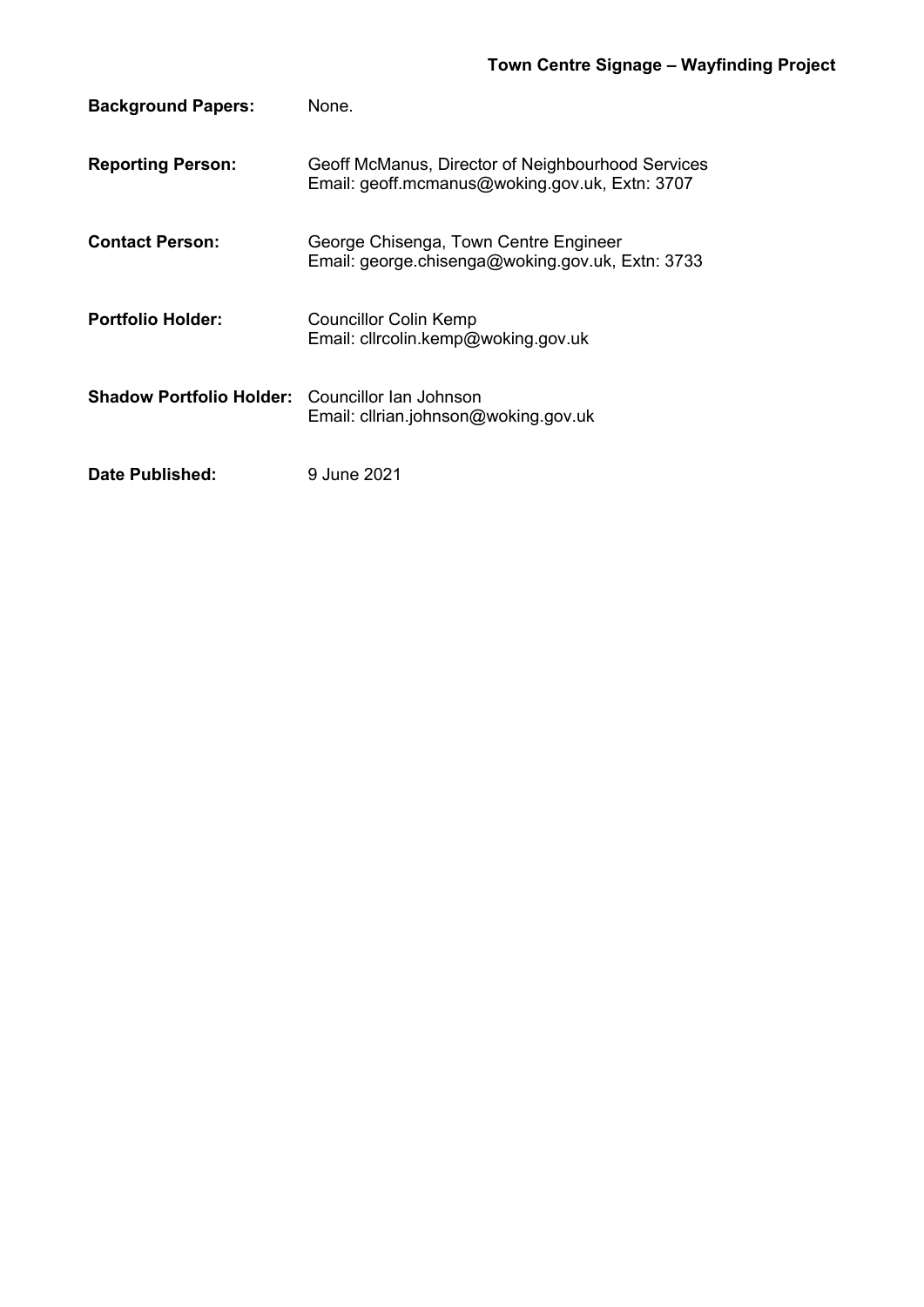# **1.0 Introduction**

- 1.1 Following Full Council on 11 February 2021, it was requested that further details were presented to the Executive to take forward the Woking Town Centre Wayfinding project.
- 1.2 The intention is that a system is agreed, procured and implemented in time for the opening of Victoria Place (new brand for the Victoria Square development) which will be a destination in itself once fully open at the end of this year. To further promote Victoria Place there are details shown below regarding highway signage which will also be updated this year.
- 1.3 Two options have been presented for consideration with the recommended option for pedestrian wayfinding combining a mix of modern and traditional signs.

## **2.0 Pedestrian Wayfinding Options**

- 2.1 Option 1 comprises of removing existing totems and installing 16 new digital smart hubs across the town including the new Victoria Square. Five of the proposed Smart hubs will be provided by Victoria Square Woking Limited (VSWL) and the Highway Infrastructure Fund. These are excluded from this project cost estimate. A digital smart hub provides a one-stop station for information, maps and directional orientation, intelligent routing, monitoring and destination recognition. Cost estimate £400,000.
- 2.2 Option 2 as the recommended option involves removing existing totems and installing a mix of 8 digital smart hubs and 8 non-digital navigation totems. Five of the proposed Smart hubs will be provided by Victoria Square Woking Limited (VSWL) and the Highway Infrastructure Fund. These are excluded from this project cost estimate. A non-digital navigation totem includes a locality and wider area maps that allows people not only to plan local journeys but also routes to wider key destinations in surrounding areas. Cost estimate £250,000.
- 2.3 The Victoria Place team have approved V shaped signage for the new digital displays and the intention would be to make sure that we have a consistent look for any new equipment procured as part of this project.
- 2.4 The proposed locations of the new digital kiosks and non-digital totems are shown as separate appendices. Specific locations of the new kiosks in Victoria Square have been confirmed in the new street scene.

## **3.0 Highway Signs**

- 3.1 The large highway variable message signs that can be seen on the approaches to Woking town centre are also being updated as part of the ongoing car park system installation.
- 3.2 As well as existing town centre destinations the signs will show Victoria Place rather than the generic "shopping" term as existing which will serve to signpost and promote the new shape of Woking town centre.
- 3.3 Static signage will also be updated to direct motorists appropriately.
- 3.4 As an example of the variable message signs the sign on the approach from the A320, Guildford Road will read as below.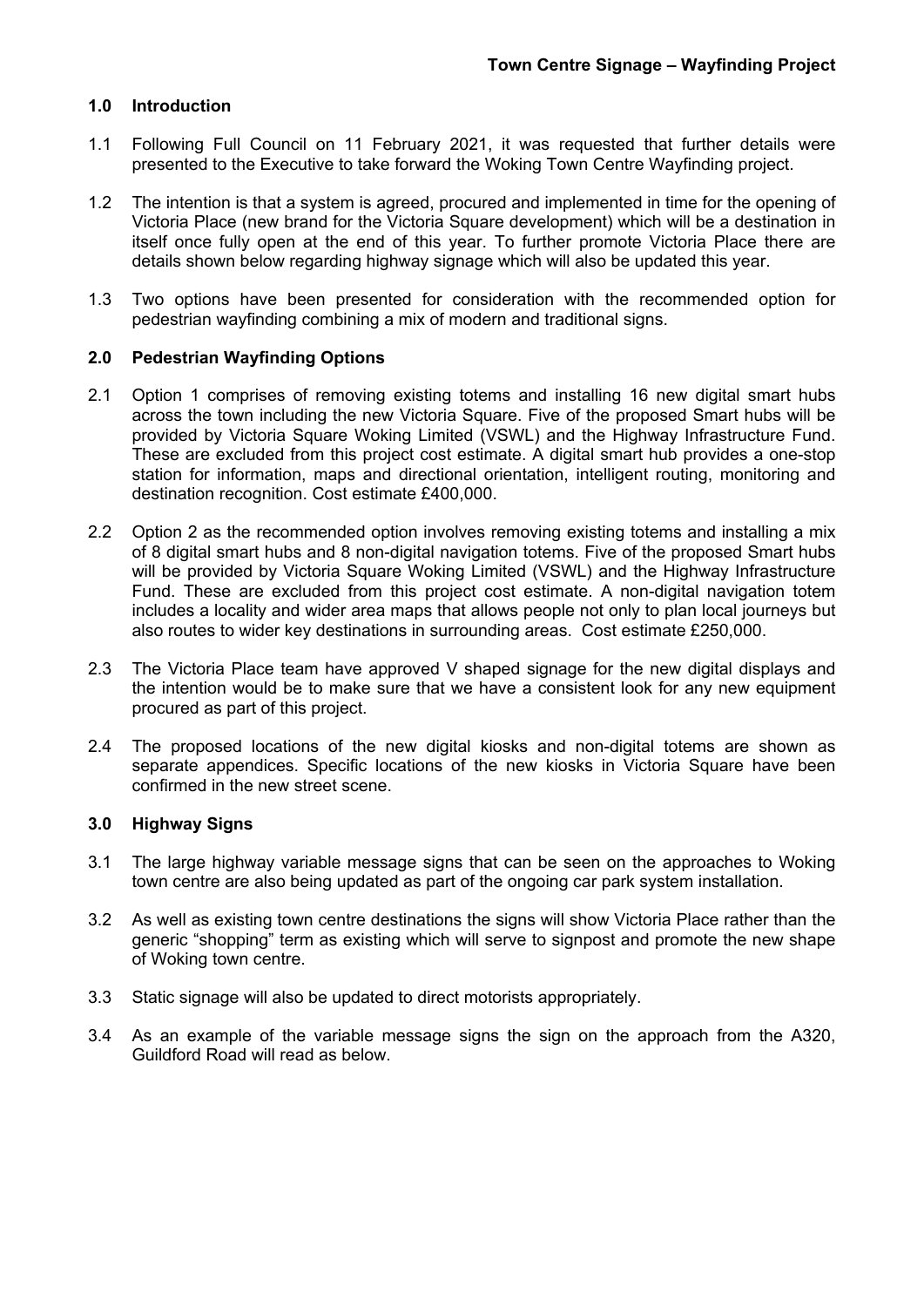

3.5 As a further example, the sign on the approach from Lockfield Drive will show Victoria Place East and West to signify the existing shopping entrance to the east and the new entrance to the west which will be available before the end of the year.



- 3.6 Practically all the existing blue, yellow, new red and Victoria Place car parks are linked to allow vehicles to move throughout all the car parks.
- 3.7 Consideration is also being given to renaming Victoria Way car park to "The Well's" car park as we move forward.

## **4.0 Programme**

- 4.1 Subject to approval by the Executive there is a relatively short programme to procure and install new signage prior to the opening of Victoria Square.
- 4.2 A framework agreement will be used for the supply of most equipment and a specification for the supply, installation, maintenance and content management has been proposed as well as the proposed programme.

## **5.0 Corporate Strategy**

- 5.1 The proposed project is necessary to engage with our communities and assist them to navigate with confidence the new town centre street scene as a result of the new Victoria Place development.
- 5.2 The proposed bespoke wayfinding products will also promote the new shape of Woking town centre and attract more visitors and new business into the town.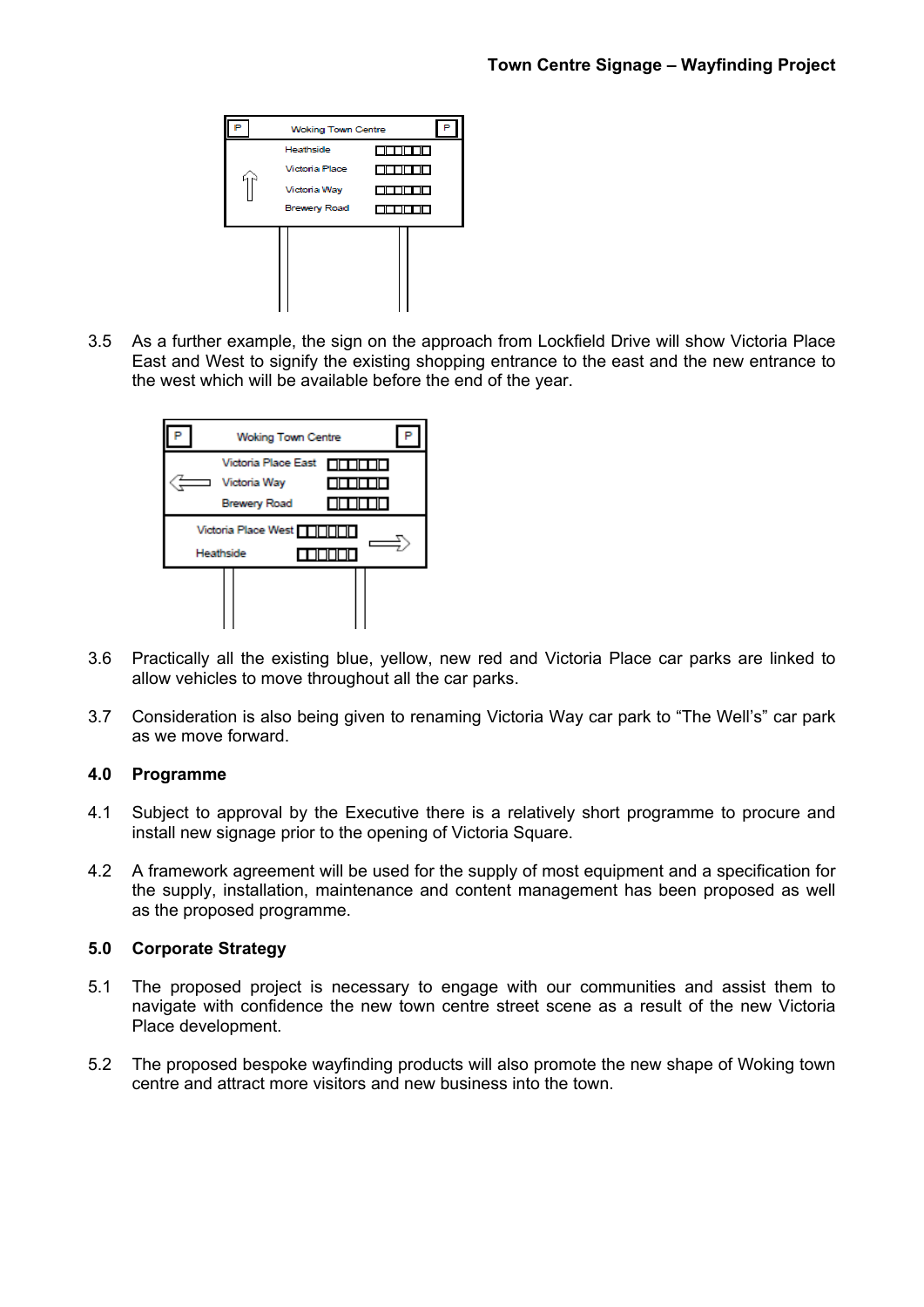# **6.0 Implications**

### Finance and Risk

- 6.1 The budget for the proposed works are being met by the Victoria Square development as agreed by Full Council on 11 February 2021.
- 6.2 Dependent upon the identification and supply of equipment there is a risk that all the new signage is not in place for the launch of Victoria Place.

### Equalities and Human Resources

- 6.3 There are no equalities issues arising from the report.
- 6.4 No human resource or training and development issues are arising from this paper.

**Legal** 

6.5 There are no legal issues arising from this report.

### **7.0 Engagement and Consultation**

7.1 The Council's Portfolio Holder, Surrey County Council highways and the Victoria Square team have been engaged in the preparation of this report.

REPORT ENDS